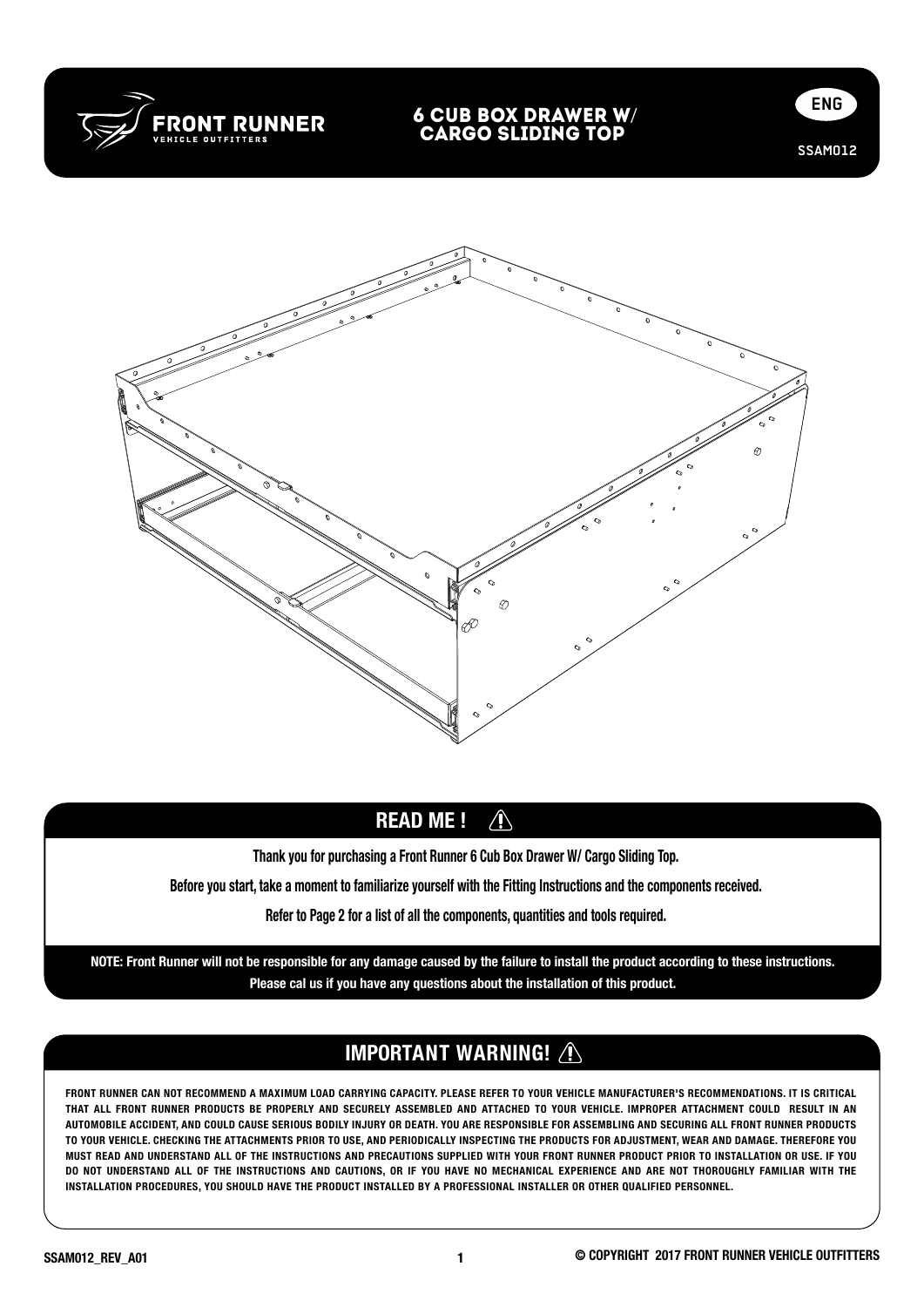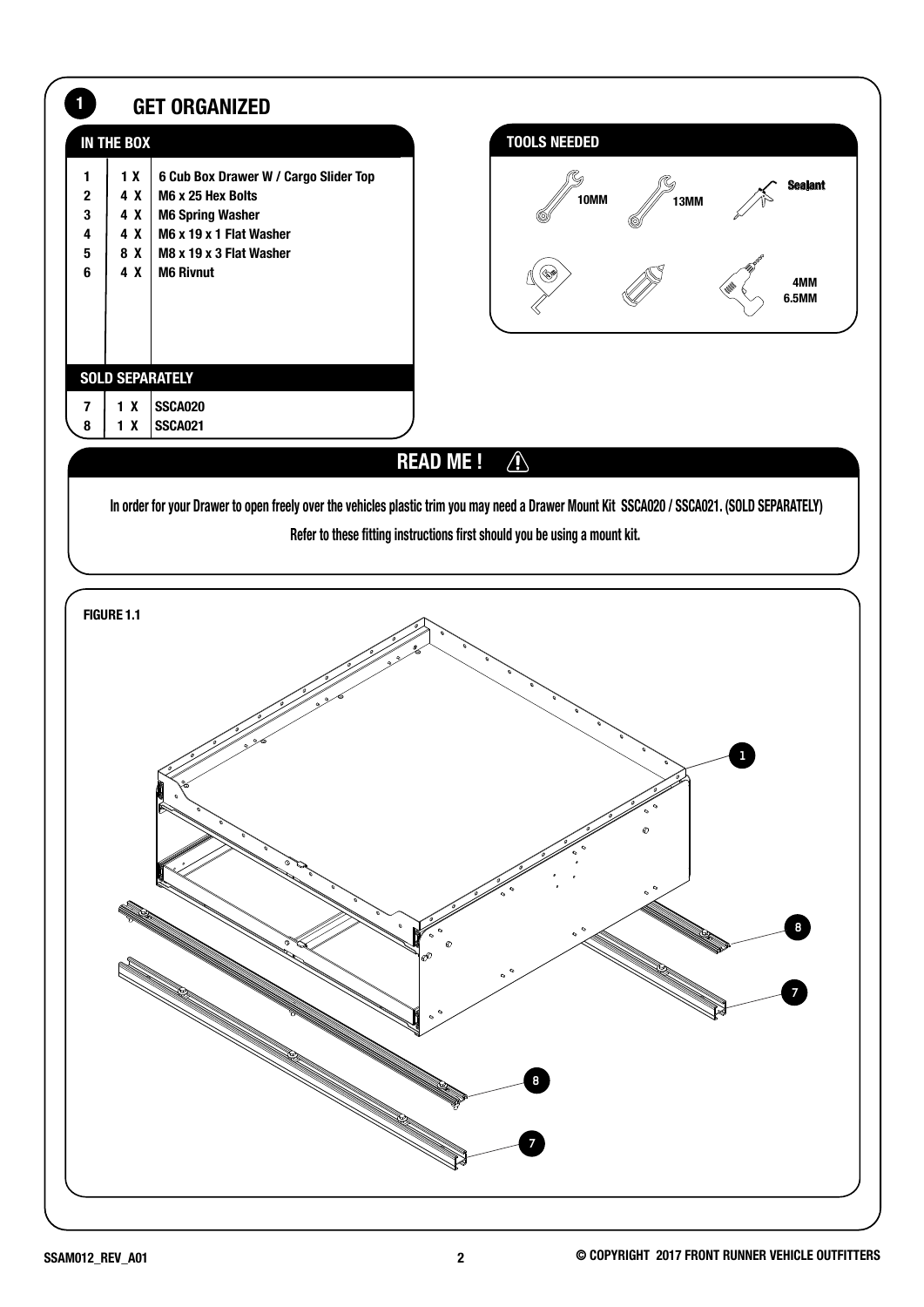### 2 FIT AND SECURE



#### FITMENT WITHOUT MOUNTING KIT

Place the Drawer (Item 1) in the vehicle  $\bigcirc$  Place the Drawer (nomed by the Drawer)<br>and position it. Make sure the Drawer opens and closes freely without touching the plastic trim on the trunk floor.

Once the Drawer (Item 1) is in postion, mark the four mounting hole positions. Remove the Drawer and check for clearance on all marked holes, above & below the mounting surface. Start with a 4mm drill bit and drill pilot holes. Finally use the 6.5mm drill a bit and redrill holes. Use anti-rust on drilled holes.

Secure the Drawer (Item 1) to the vehicle using M6 x 25 Hex Bolts, M6 x19 x 1SS Flat Washers and M6 Nyloc Nuts (Item 2,3 & 4) as shown. Use silicon to create a water proof seal.

#### FITMENT USING A MOUNTING KIT

Use the hardware & fitting instructions received with (SSCA020 / SSCA021)

After fitting the mounting kit slide three M8 Channel Nuts into each of the Aluminium Extrusions. Secure using the M8 x 25 Hex Bolts, M8 Spring Washers and M8 x 25 x 2 Flat Washers through the Drawer base frame into the M8 Channel nuts.